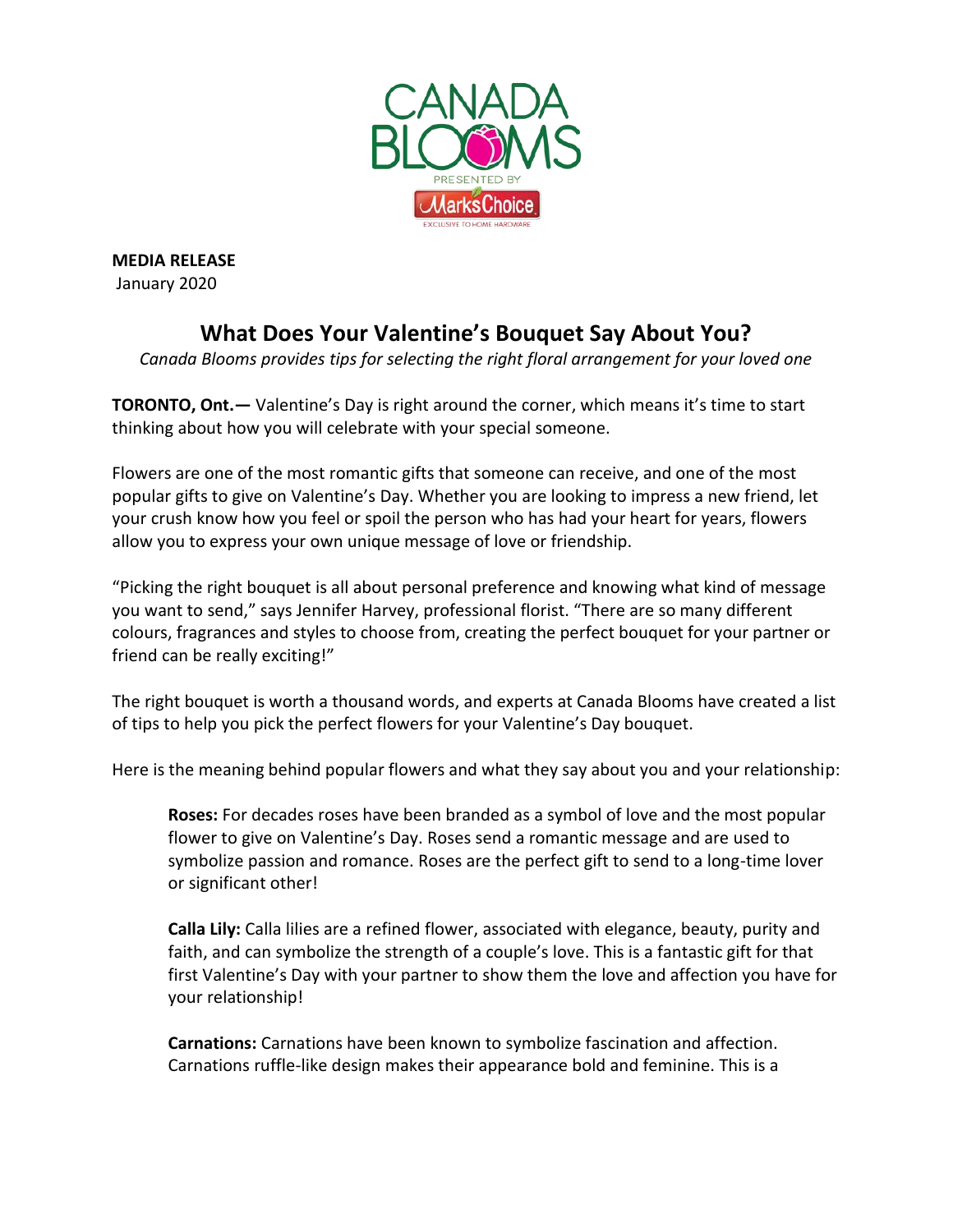

fantastic choice for those in new relationships or close friends because it sends a message of intrigue and admiration to your partner.

**Tulips:** Tulips possess a beautiful, simple appearance that can be customized with colour to best suit your partners' personality. They convey a message of elegance, simplicity, and comfort and align with this year's floral trends by creating a minimalistic and aesthetically pleasing appearance. Tulips are a great gift for a close friend or loved one that will be sure to brighten up their day!

**Lilies:** Lilies are beautiful, versatile and pair well with other flowers such as roses. They are remarkable flowers that have a breathtaking fragrance that will leave your partner feeling loved and comforted. Lilies are perfect if you don't want to buy a bouquet full of roses — by mixing lilies and roses you can create a great alterative to show both a message of love and passion, while still being playful and fun!

**Assorted:** An assorted bouquet can offer a message of care and affection and gives you the opportunity to incorporate different flowers to showcase your personality. Use multiple bright, vibrant colours to symbolize fun, excitement and hope, or utilize warm, neutral tones to show elegance, compassion and comfort. An assorted bouquet is the best way to impress a new date while still getting to know your partner and relationship!

Once you pick the right flowers, use this year's floral trends to help you piece together the finishing touches of your bouquet. The current forecast for floral trends predicts that neutrals and warm tones will be all the rage this year.

Going beyond colour, minimalistic styling and strong floral fragrances are also predicted to be a popular trend this year.

"When picking the right arrangement for your partner, make sure you are catering to the message that you want to convey," says Jennifer. "Keeping up-to-date on floral trends allows you to draw inspiration and incorporate personal taste to express your affection and create the perfect bouquet."

Valentine's Day is about showcasing your love and picking the right bouquet can help you express your emotions and affection to your loved one in a thoughtful and simplistic way.